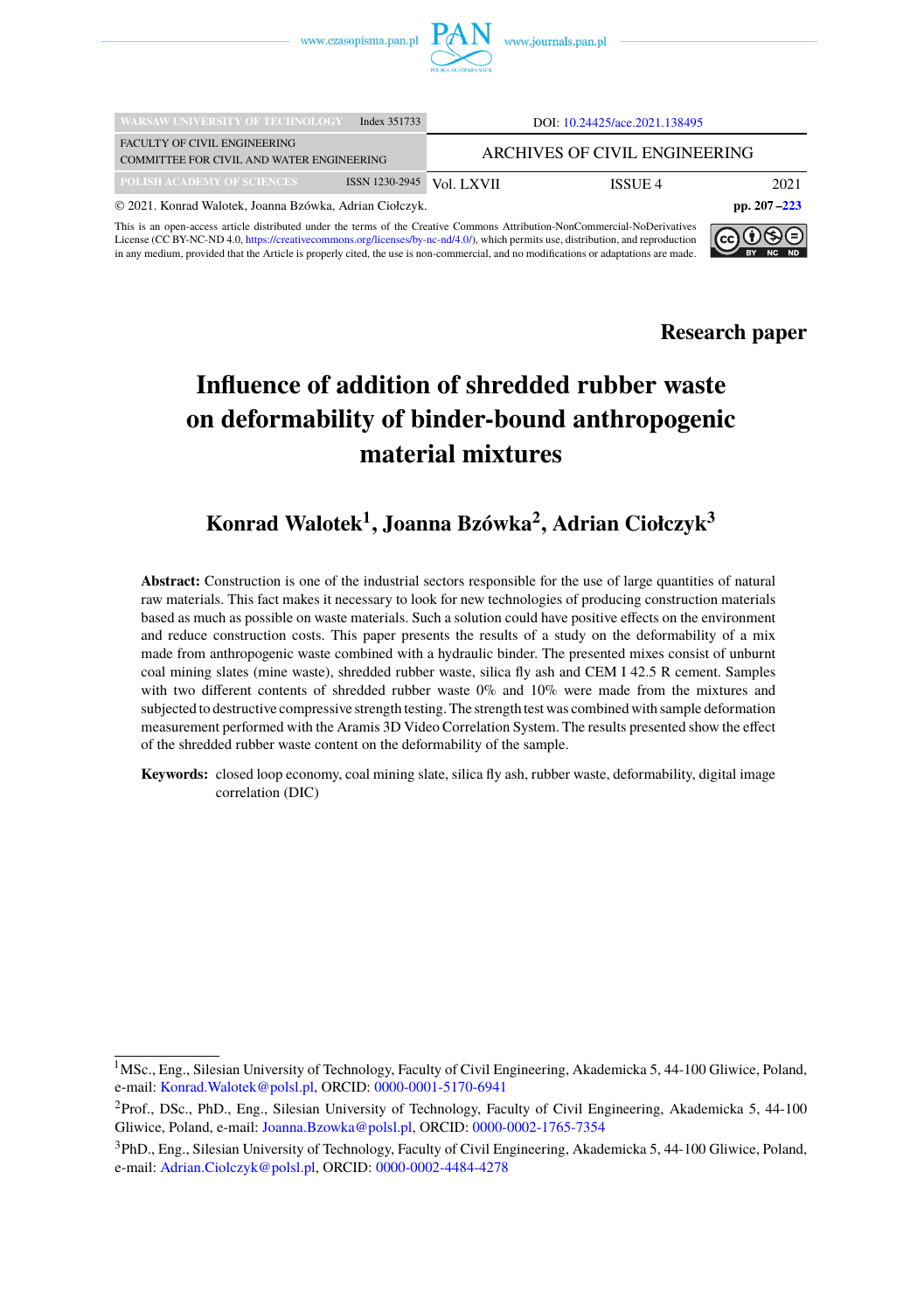# **1. Introduction**

Construction is an industry with one of the highest demands for natural resources and relatively high  $CO<sub>2</sub>$  emissions. It is considered that in the European Union only, the construction sector is responsible for the use of about 25% of extracted natural resources and emissions of about 30% of  $CO<sub>2</sub>$  [\[1\]](#page-14-0). The field of construction in which this tendency can be noticed most often is the transport construction. This is because in many cases it requires erecting earth structures of considerable dimensions.

These constructions are generally carried out using the virgin soils in the closest vicinity (in order to reduce transport costs). However, this practice is not always feasible due to frequent problems with obtaining satisfactory physical and mechanical parameters of the virgin soil. The virgin soil must meet the requirements for materials used in the construction of earth structures, e.g. embankments. In this situation, contractors are forced to look for other sources of raw materials. The use of good quality aggregates or sands from mines is uneconomical due to their price. The purchase cost of such materials is usually at a fairly low acceptable level, however the total cost including the cost of transportation is already much higher. Therefore, in such situations, waste materials are often sought from industries such as mining or waste from power stations.

In the Upper Silesian Coal Region in Poland, the wastes most often used as a substitute for aggregates or virgin soils are coal mines and power plant waste in the form of fly ash used for improvement of virgin soils or coal waste. Such use of waste fits very well the idea of the Closed Cycle Economy, which is increasingly promoted and aims to protect the environment from negative impacts of human activity [\[2\]](#page-14-1). However, the use of coal waste is not always possible due to its high sensitivity to the effects of water and frost, combined with the variability of physical and mechanical parameters over time, as well as depending on the place of collection  $[3-14]$  $[3-14]$ . This makes contractors not very keen to use this material. Therefore, it is important to search for a universal improvement technology for coal mining slate allowing its safe use in a wide range of earthwork applications. This paper presents the results of deformation susceptibility testing of a mixture consisting of coal slate and a binder mixture of rubber waste, silica fly ash and cement.

The mixture presented in this paper contains suitably composed waste materials, allowing to obtain a construction material (for use in road construction and geo-technics) with constant and repeatable parameters. The key issue in the study was to protect the coal mining slate against the influence of water, frost and against fragmentation of the material during compaction. Considering these properties, the most important additive is the addition of rubber waste. In earlier works, the authors  $[15-19]$  $[15-19]$  succeeded in establishing that a 10% addition of rubber waste to the mix reduced the capillary action of water, water absorption, and allowed a greater range of sample deformation in compressive strength tests. It was also demonstrated that the use of rubber waste additives allows the material to perform under cyclic loading at high deformation (1.5 mm for  $\varepsilon = 1.9\%$ ). The purpose of the research presented in this work is to determine the effect of the amount of rubber waste addition on the global vertical deformability of the specimens and the distribution of its deformation on their surface. A precise measurement tool using Aramis 3D digital video image correlation was used for this purpose. Digital Image Correlation (DIC) is a relatively new measurement method, though, it has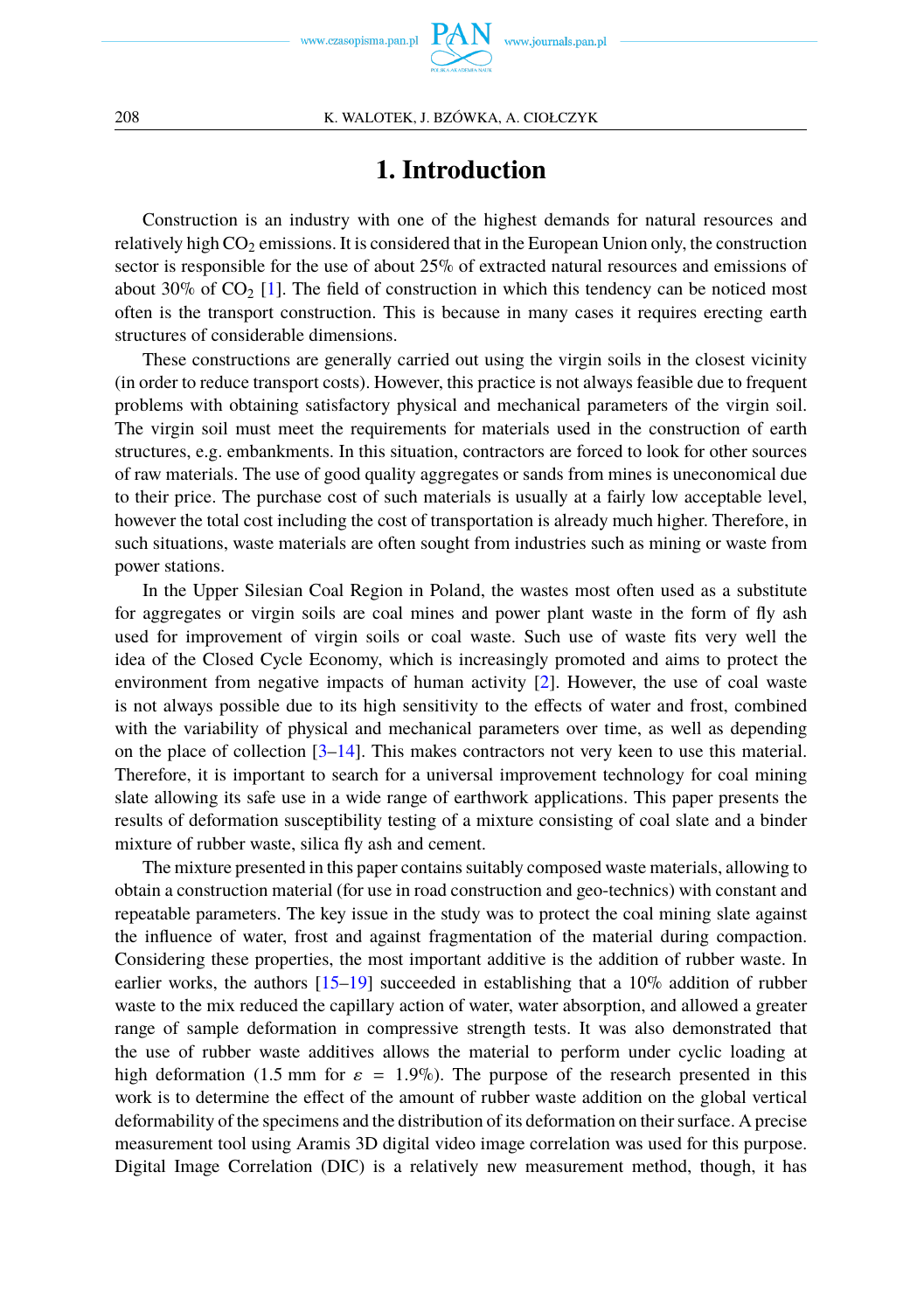

recently been widely used in many fields of science due to its versatility. For example, tests of carbon-epoxy preimpregnates [\[20\]](#page-15-1), reinforced concrete beams [\[21\]](#page-15-2) reinforcement in reinforced concrete elements [\[22\]](#page-15-3) or mechanical properties of bone tissues [\[23\]](#page-15-4).

# **2. Mixture ingredients**

### **2.1. Unburnt coal mining slate**

Coal waste (Fig. [1\)](#page-2-0) in the form of unburned coal-mining slate forms the basis of the mix. They have been used due to their availability in the Upper Silesian Coal Region and very low price. Unburnt coal-mining slates is an aggregate produced during hard coal mining in the Upper Silesian Coal Region. It is estimated that the annual output of this material amounts to approximately 25–30 million tonnes. The aggregate is black-grey in colour and relatively light compared to other aggregates. The structure of the individual grains is made up of thin lamellas and often contains traces of pyrite. Due to their lamellar structure, aggregate grains are sensitive to crushing during mechanical compaction. They are also very sensitive to the effects of water and frost, which manifests itself in the form of grain size degradation under the influence of these factors. The degradation of aggregate grain size results in an increase in the content of fine fractions (sand, silt and clay) at the cost of coarser fractions (gravel or stone). In most cases, this results in a weakening of the strength parameters of the material and the formation of frost heave or increased linear swelling. In addition, the aggregate has a tendency to change its physical and mechanical parameters depending on the length of storage (in particular grain size degradation), which is due to the erosive changes occurring in it after the material is brought to the surface  $[3-14]$  $[3-14]$ .

<span id="page-2-0"></span>

Fig. 1. Unburnt coal mining slate

The particle size distribution of the unburnt coal mining slate used in the tests is shown in the Figure [2.](#page-3-0)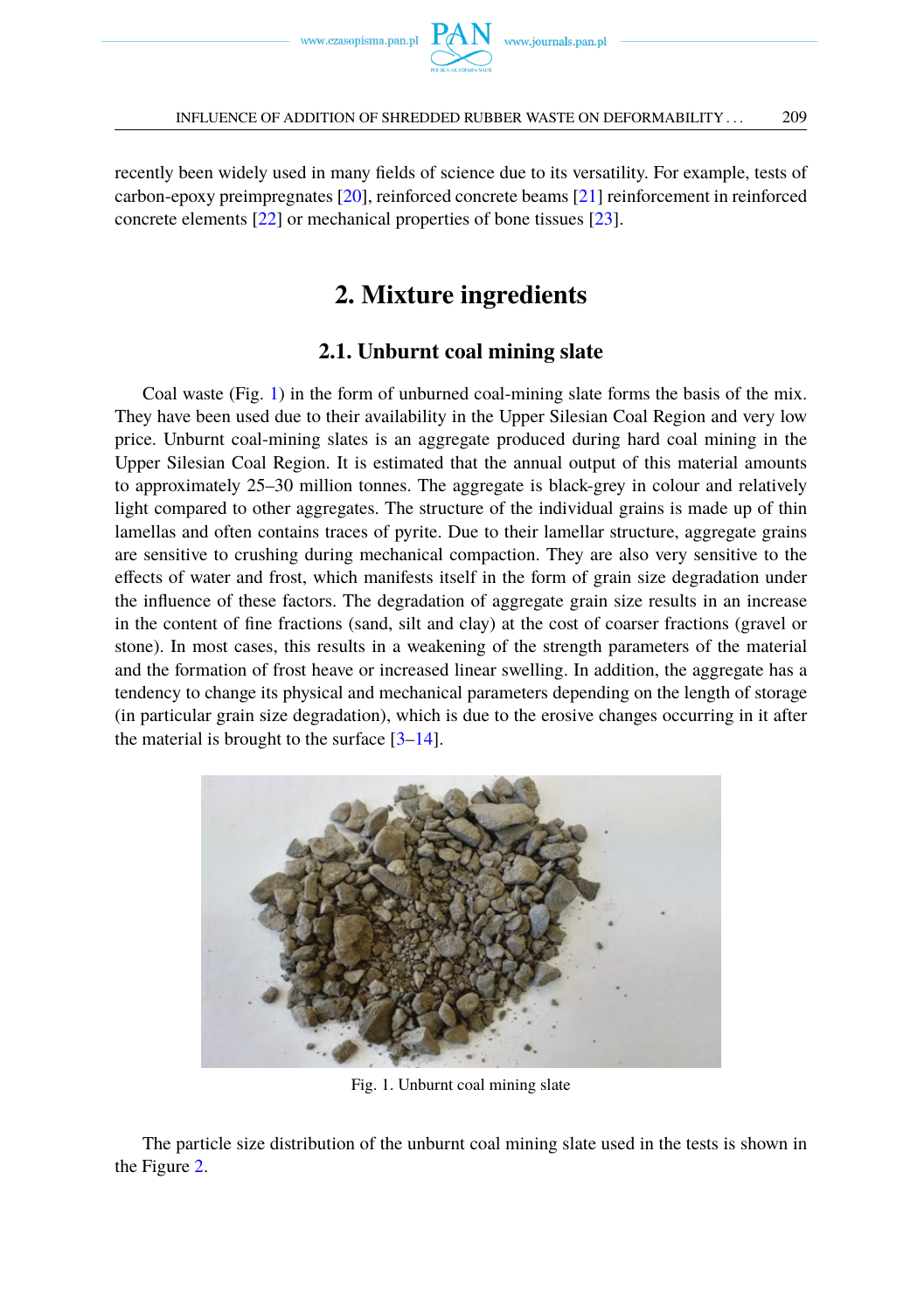

<span id="page-3-0"></span>

Fig. 2. The particle size distribution of the unburnt coal-mining slate

## **2.2. Shredded rubber waste**

Another waste of anthropogenic origin used in the mixture is shredded rubber waste (Fig. [3\)](#page-3-1) originating from used car tyres, this material is used in many areas of construction, such as geotechnics, asphalt mixtures and as an additive to concrete [\[24](#page-15-5)[–35\]](#page-15-6).

<span id="page-3-1"></span>

Fig. 3. Shredded rubber waste

Rubber material of grain size 0/2 mm originating from mechanical shredding of car tyres was used. The particle size distribution of the shredded rubber is presented in the Figure [4.](#page-4-0)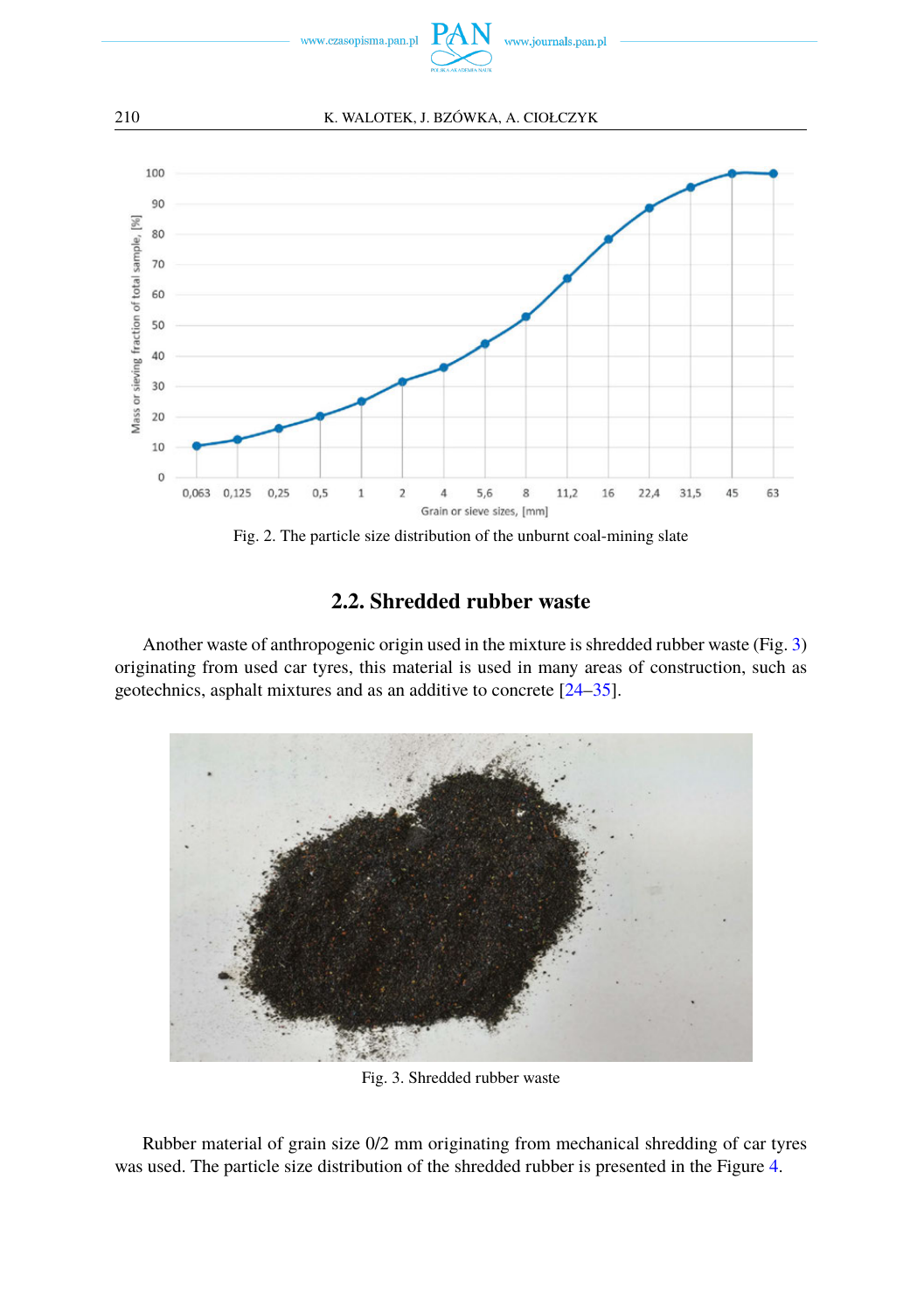

<span id="page-4-0"></span>

Fig. 4. The particle size distribution of the shredded rubber

The purpose of using shredded rubber waste in the mix was to create cushioning for the aggregate grains during compaction, so as to reduce the effect of degradation of its grain size and to protect the aggregate against the negative influence of water. According to [\[15](#page-14-4)[–19\]](#page-15-0), it was found that the addition of rubber waste in such a mix makes it possible to reduce the height of capillary action and the absorbability of the bound material, resulting in an increase of resistance of the material to the effects of water by partially isolating it. During strength tests, it was observed that the material, despite the formation of stiff hydraulic bonds (resulting from the use of cement additive), exhibited increased global vertical deformability with increasing rubber waste content. The addition of rubber waste increased the range of elastic deformation observed and changed the fracture mechanics of the samples without rubber waste addition to failure mechanics similar to that observed in steel tensile strength tests, adding the flow of the material in the stress range similar to the compressive strength of the material [\[15](#page-14-4)[–19\]](#page-15-0).

### **2.3. Silica fly ash**

Silica fly ash from a power plant was used in the mix. The purpose of this additive is to grain the resulting mixture in order to obtain the tightest possible surrounding of larger coal-mining slate grains with a rubber-ash-cement mortar. Fly ash is also used to improve the strength parameters of the bound materials.

Silica fly ash (V), from the combustion of hard coal, was used in the research. It belongs to the group of low-active fly ashes (CaO content between 3.5 and 7.0%). The particle size distribution of the silica fly ash is presented in the Figure [5.](#page-5-0)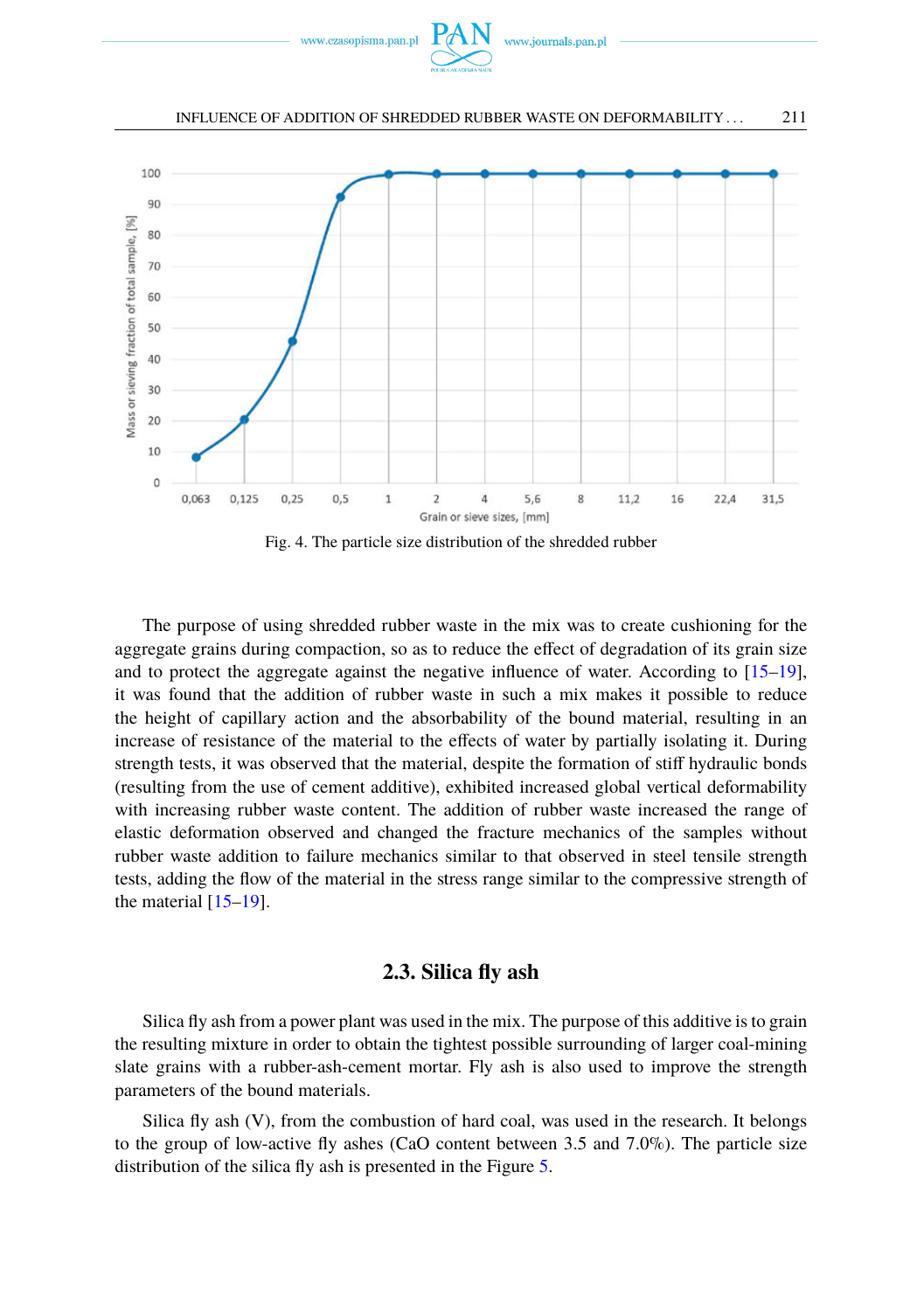

<span id="page-5-0"></span>

Fig. 5. Particle size distribution of the silica fly ash (V)

### **2.4. Cement CEM I**

The last component of the mix is CEM I 42.5 R cement used to form hydraulic bonds and to obtain strength parameters. CEM I 42.5 R cement, that does not contain pozzolanic and metallurgical additives, was used in order to eliminate their influence on the test results.

## **3. Research plan**

### **3.1. Research objective**

This paper presents the results of testing the influence of the size of the rubber waste addition on the global vertical deformability of the material. An Aramis 3D scanning apparatus (Fig. [6\)](#page-6-0) and a testing machine were used for this purpose.

The Aramis 3D scanning system allows real-time observation and measurement of deformations occurring on the surface of an object based on virtual points. These virtual points are tracked by the device on the basis of a contrasting gradient painted on the surface of the tested sample (Fig. [7a\)](#page-6-0) or through marker points (Fig. [7b\)](#page-6-0). The Aramis 3D system is also compatible with strength testing machines, which allows for accurate correlation of deformations and stresses in the tested object.

In order to determine the effect of the amount of rubber additive on the global vertical deformability of the specimens, two mixtures were prepared with 0% and 10% rubber additive content. The prepared samples were subjected to strength tests along with surface deformation measurements using the Aramis 3D system.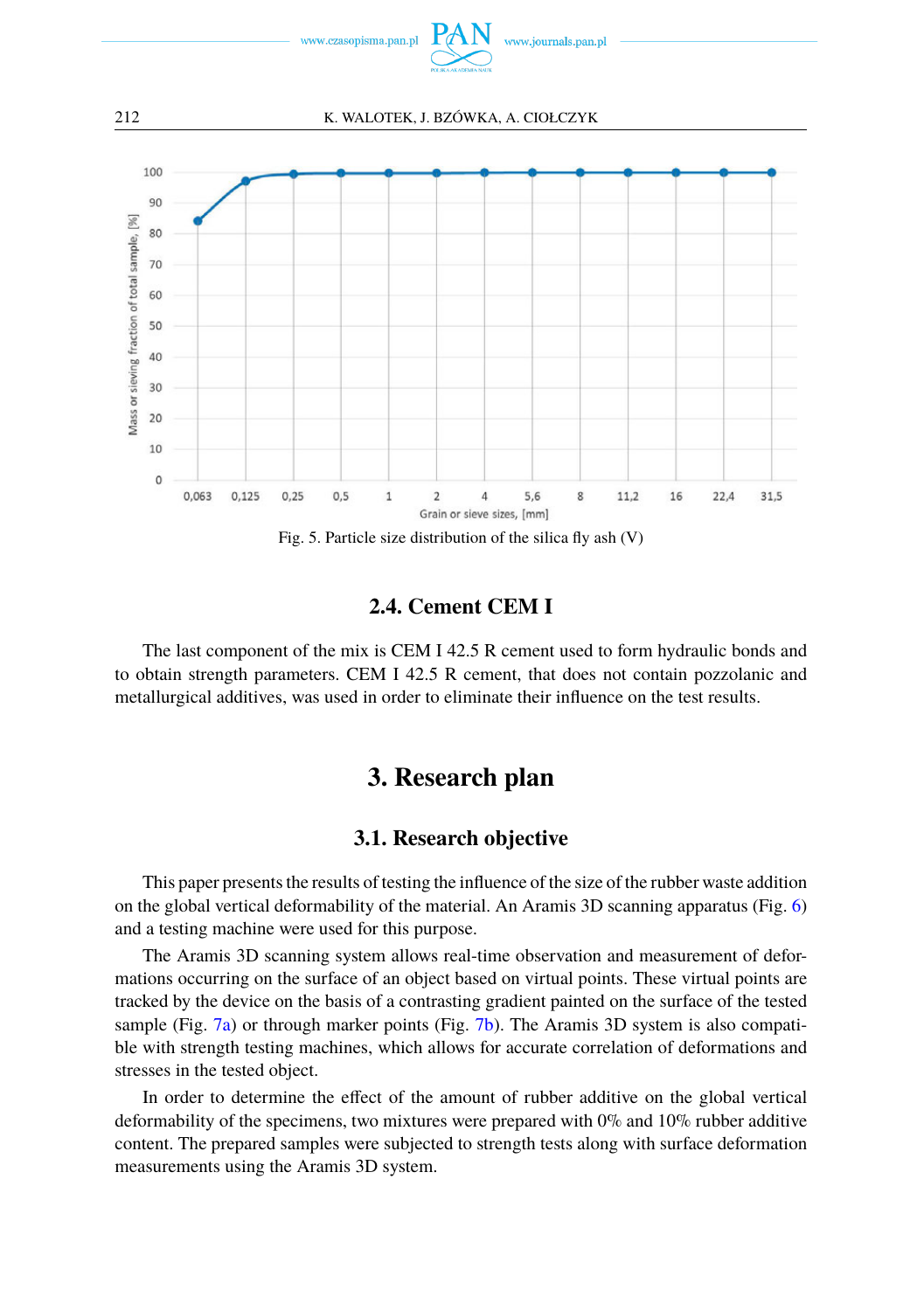

<span id="page-6-0"></span>

Fig. 6. Aramis 3D system interface



Fig. 7. a) Contrasting gradient painted on the surface of the sample; b) Marker points

## **3.2. Test procedure**

Two mixtures were prepared for the tests according to the recipes presented in Table [1.](#page-7-0) From each recipe, 5 samples were prepared for tests, compacted at the optimum moisture content (determined according to Proctor method 2) in a cylindrical mould of dimensions  $80 \times 80$  mm.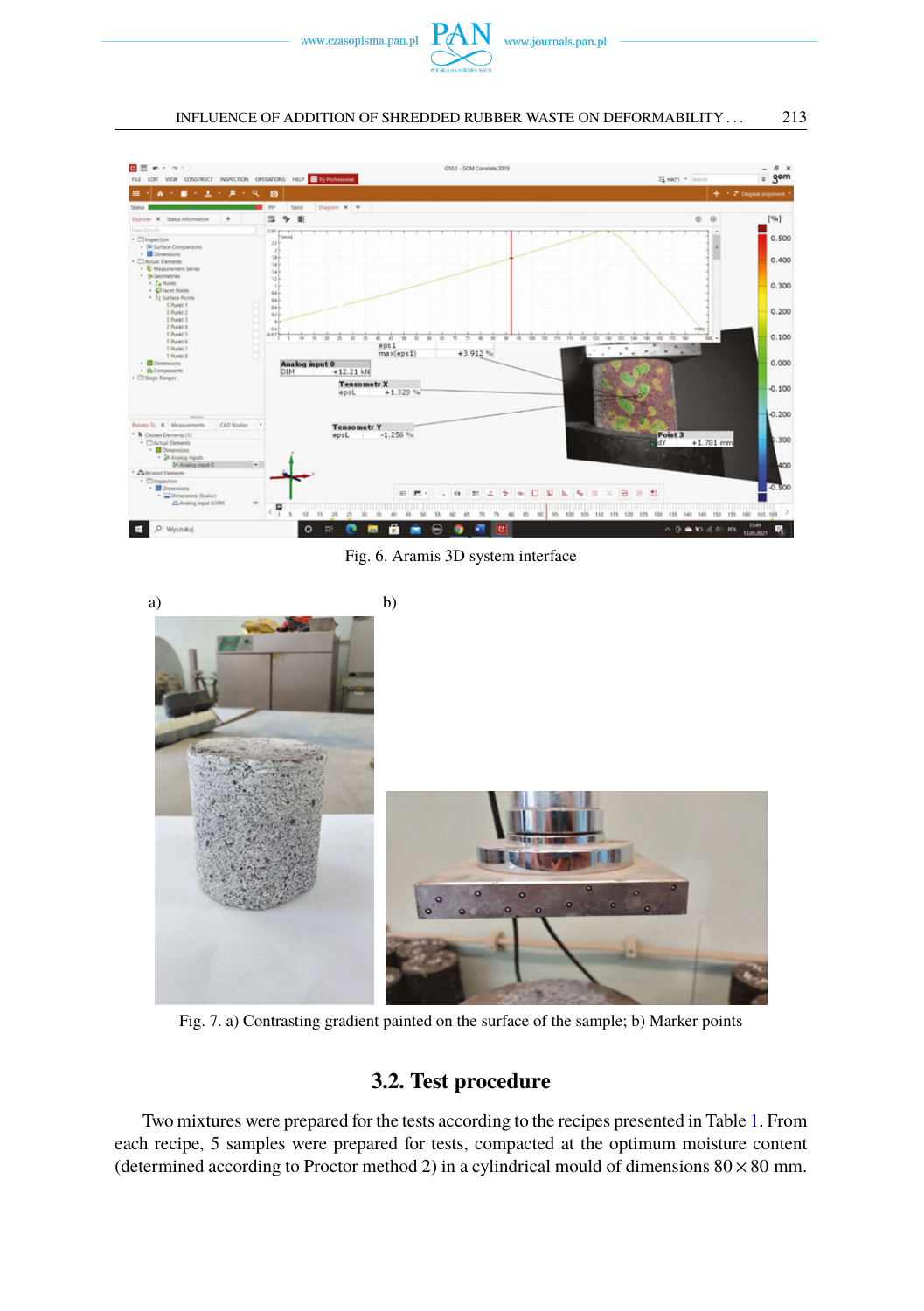

The optimum moisture content of the G0 mixture was equal to  $11.2\%$ , and the G10 mixture – 10.1%. The results of the optimum moisture content of the mixtures are presented in the Figure [8.](#page-7-1)

<span id="page-7-1"></span>

Fig. 8. Results of the optimum moisture content and the dry bulk density of G0 and G10 mixtures

Due to the limited diameter of the cylinder, coal mining slate of grain size 0/16 mm was used. The mixture was compacted in 2 layers with 15 light tamping strokes per layer, which corresponds to the compaction energy for Proctor methods 1 and 2.

<span id="page-7-0"></span>

| Recipe         | Unburnt<br>coal-mining<br>slate<br>$0/16$ mm $\lceil\% \rceil$ | Shredded<br>rubber waste<br>$0/2$ mm<br>$\lceil \% \rceil$ | Silica fly ash<br>$\lceil \% \rceil$ | <b>CEM I 42.5 R</b><br>$\lceil \% \rceil$ | Water content*<br>$\lceil \% \rceil$ |
|----------------|----------------------------------------------------------------|------------------------------------------------------------|--------------------------------------|-------------------------------------------|--------------------------------------|
| G <sub>0</sub> | 90                                                             |                                                            |                                      |                                           | 11.2                                 |
| G10            | 80                                                             | 10                                                         |                                      |                                           | 10.1                                 |

Table 1. The recipes of the mixtures used for the research

<sup>∗</sup>The amount of the added water in relation to the dry weight of the other ingredients

The prepared specimens were subjected to care and strength testing after 28 days, in accordance with [\[36\]](#page-15-7). The specimens were treated by storing them in air-humid conditions (in water-soaked sand or under conditions of protection against drying out) for 14 days and another 14 days of storage under conditions of full immersion in water at 20◦C. The strength test took place in a testing machine with a maximum load of 50 kN, at a compression speed of 12.0 mm/min [\[36\]](#page-15-7). The testing machine was coupled with the Aramis 3D system (Fig. [9\)](#page-8-0).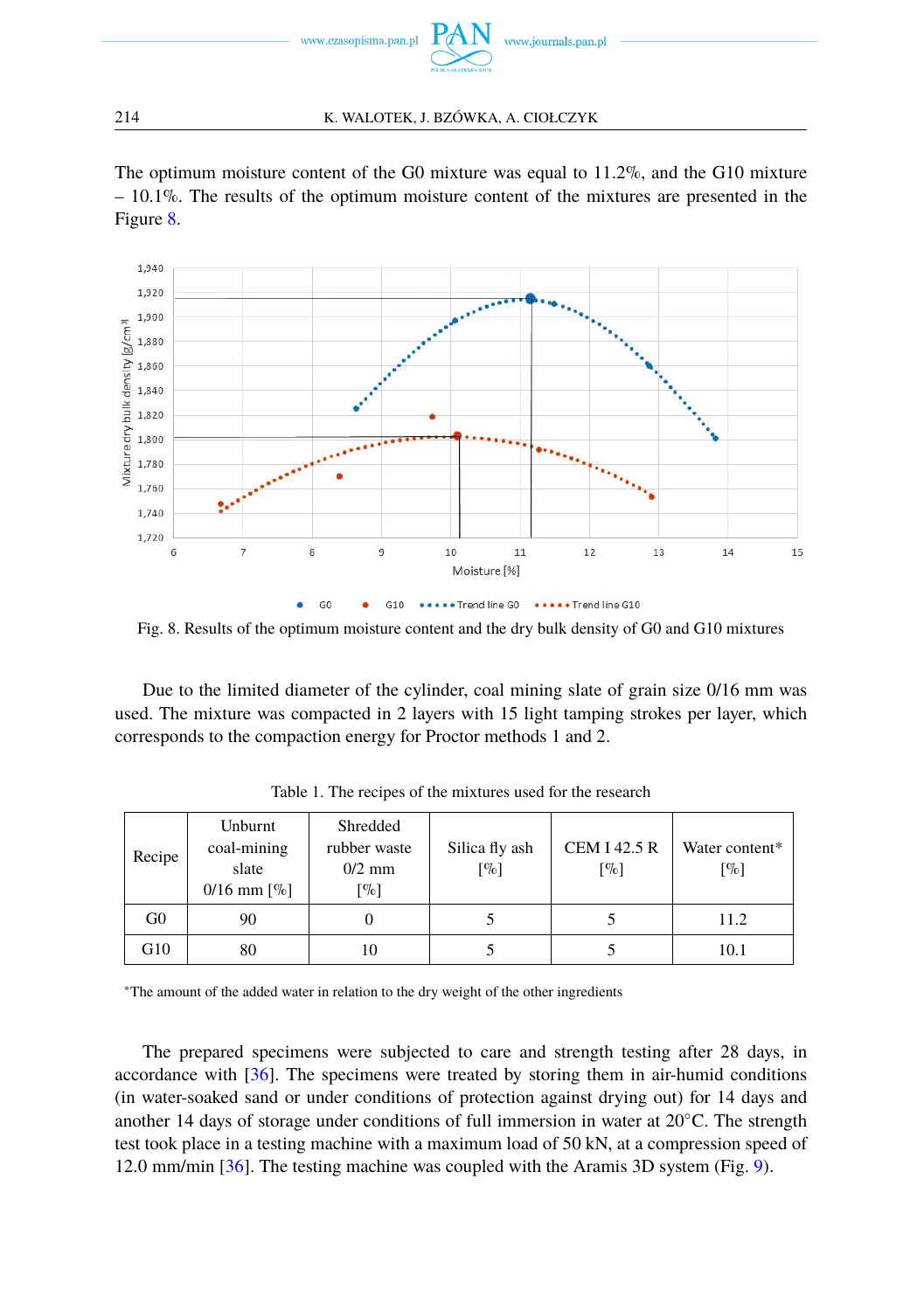

<span id="page-8-0"></span>

Fig. 9. Test stand with the Aramis 3D system

# **4. Research findings**

### **4.1. Stress-deformation relationship test**

Figure [10](#page-9-0) shows the deformation – stress relationship for G0 and G10 specimens. The stresses and deformation values were read from the testing press and the Aramis measuring system. The deformations readings correspond to the maximum force applied to the specimen, read as movement of the lower plate of the testing machine. Trend lines in the form of  $3^{\rm rd}$  degree polynomials were fitted to the created point clouds. The coefficient of determination  $R^2$  is 0.95 for G0 series specimens and 0.93 for G10 series specimens.

From the fitted trend lines it can be seen that the averaged compressive strength of the G0 series specimens is approximately 3.21 MPa at a deformation of 1.37 mm ( $\varepsilon = 1.71\%$  at a specimen height of 80 mm). For specimens of the G10 series, the averaged compressive strength is about 2.11 MPa at a deformation of 1.86 mm ( $\varepsilon = 2.3\%$ ). Based on the values presented, it can be determined that the 10% addition of rubber fines reduces the compressive strength of the material by approximately 34% and increases the maximum global vertical deformability by 35% compared to the G0 series specimens.

In addition to influencing the global vertical deformability and the maximum compressive strength, the rubber compound also affects the failure mechanics of the specimen. In the case of the G0 series specimens, we are dealing with quasi-brittle fracture mechanics. When these specimens reach their maximum strength, they lose this strength very quickly as a result of the resulting scratches. They maintain strength above 90% of their maximum value in the deformation range of 1.05 mm to 1.65 mm, which gives an interval of 0.6 mm.

In the case of the G10 series specimens, which contain a 10% addition of rubber waste, the flow zone of the material is extended. This means that after reaching its maximum strength, the sample does not lose strength that quickly. They maintain a strength of more than 90% of their maximum value in the deformation range of 1.35 mm to 2.35 mm, which gives an interval of  $1.0$  mm.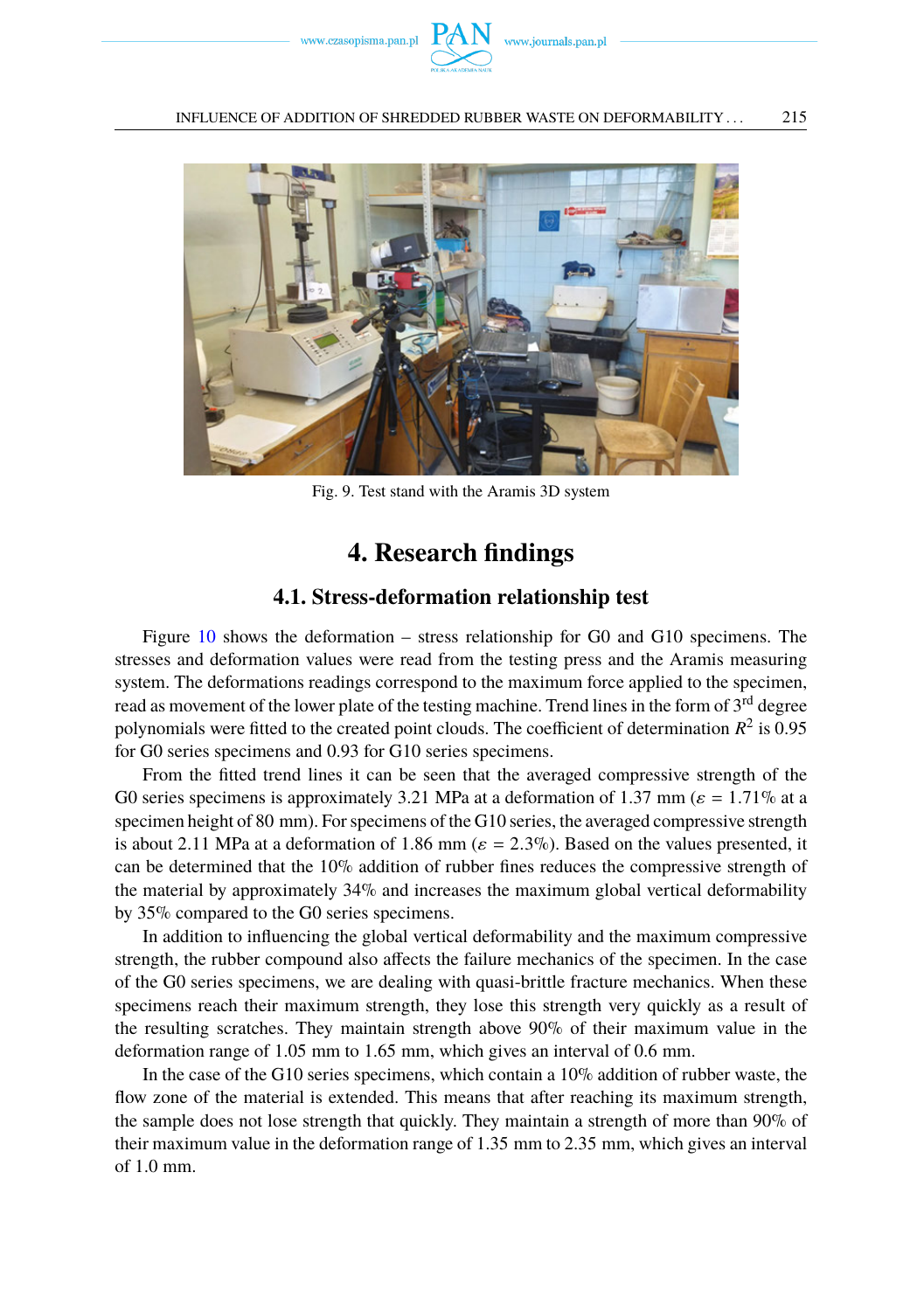

<span id="page-9-0"></span>

Fig. 10. a) Stress – deformation relationship for samples of the G0 and G10 series; b) Isolated trend lines of the stress – deformation relationship for samples of the G0 and G10 series; c) Isolated trend lines of the stress – strain relationship for samples of the G0 and G10 series

## **4.2. Comparison of surface deformation distribution**

The Figures [12,](#page-10-0) [13](#page-11-0) show the distribution of the major strains on the surface of the test specimens, at 50%, 75% and 100% of the maximum applied stresses. Explanation of the major strains map for the Figures [12,](#page-10-0) [13](#page-11-0) is shown in the Figure [11.](#page-10-0) The major strains are those produced in the direction of the greatest deformations.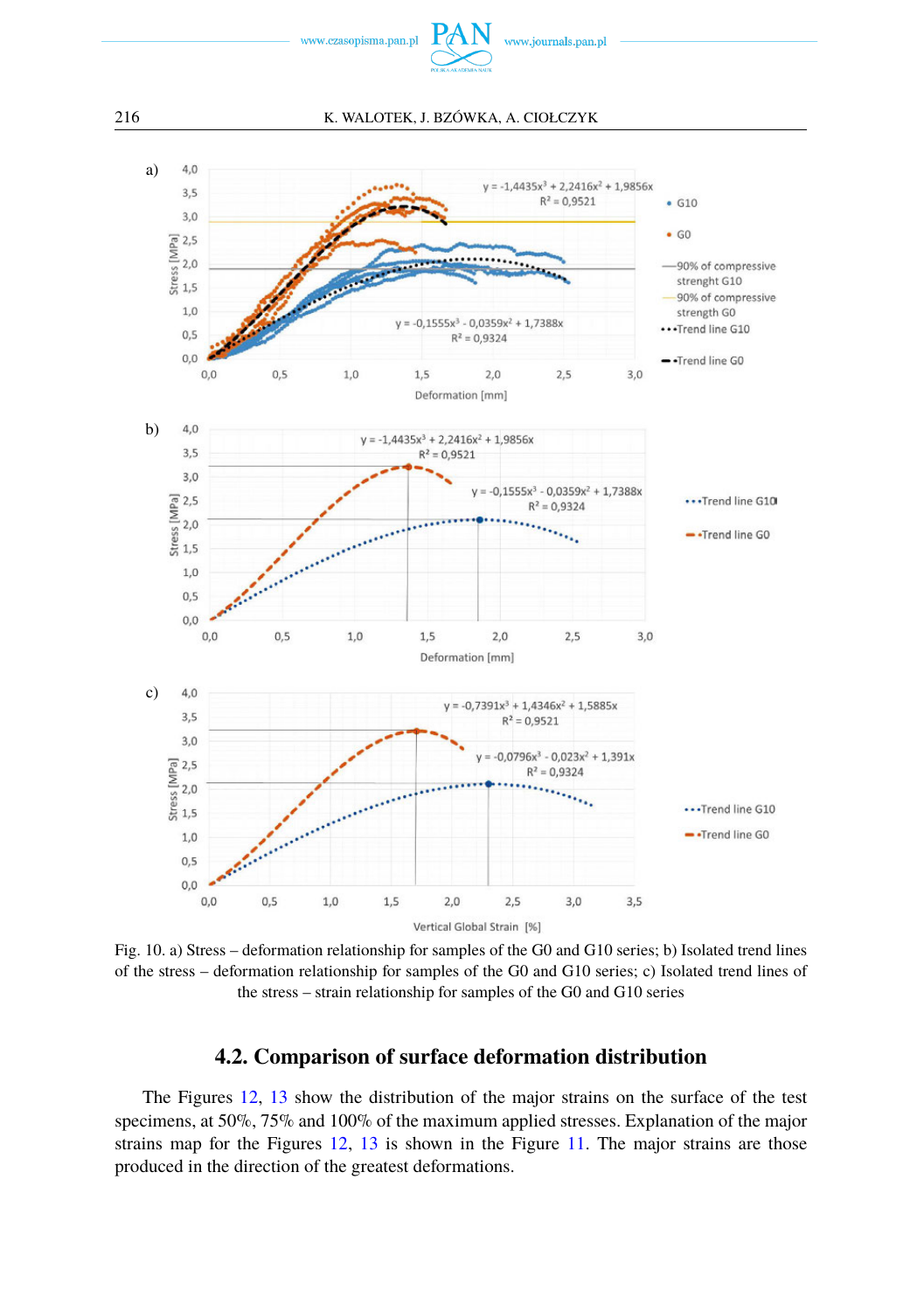

<span id="page-10-0"></span>



Fig. 11. Explanation of the major strains map for Figs. [12,](#page-10-0) [13](#page-11-0)

Fig. 12. Distribution of major strains on the surface of G0 series specimens at 50%, 75% and 100% of the maximum stress values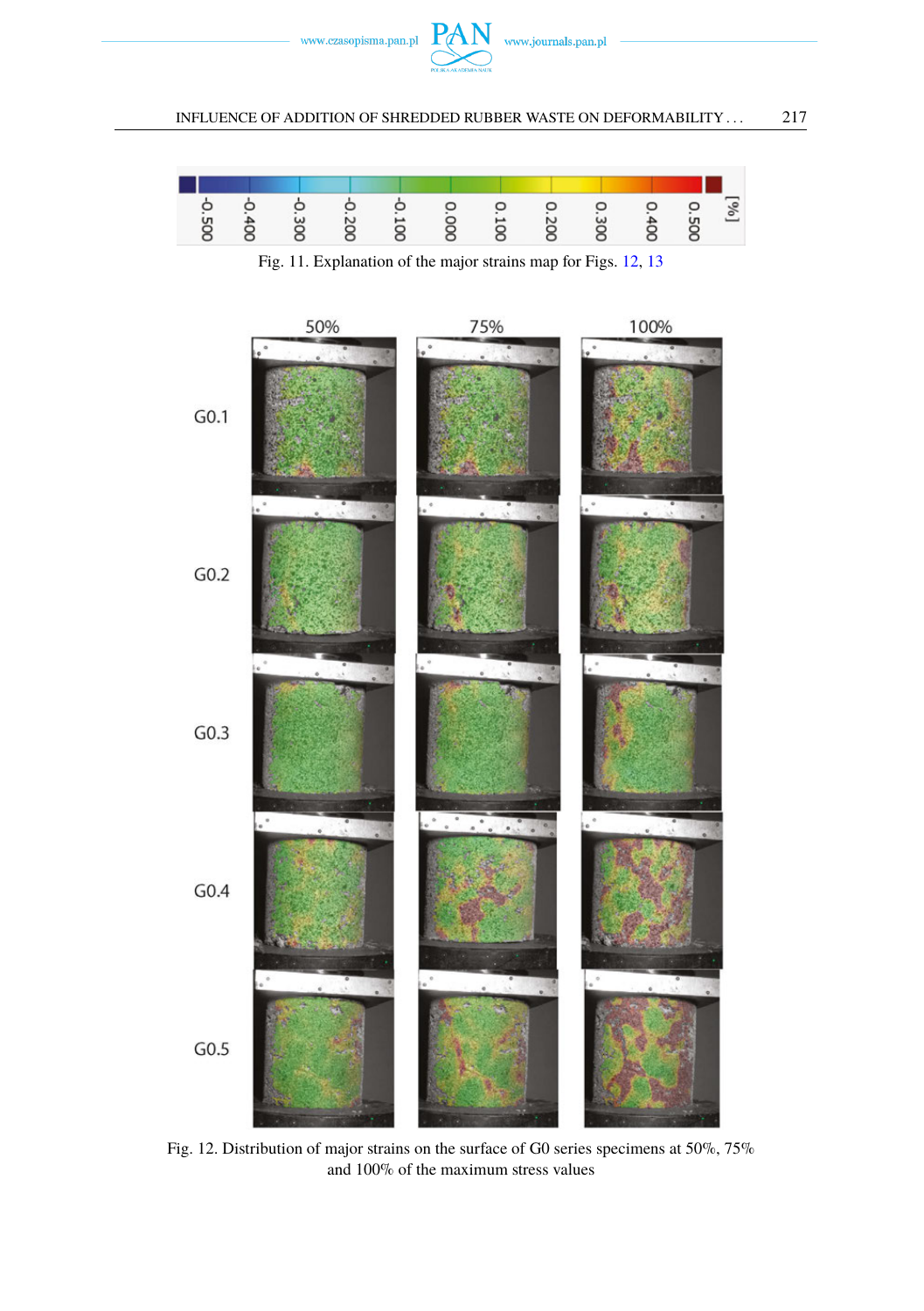

<span id="page-11-0"></span>

Fig. 13. Distribution of major strains on the surface of G10 series specimens at 50%, 75% and 100% of the maximum stress values

In the case of the observation of the surface major strains of the G0 series specimens at 50% of the maximum applied stress, no major strains were observed apart from a few local phenomena. At a stress equal to 100% of the maximum applied stress, areas of significant major strains can be observed, which are an extension of the local phenomena observed at 50% of the maximum applied stress. However, the most significant phenomenon observed here is the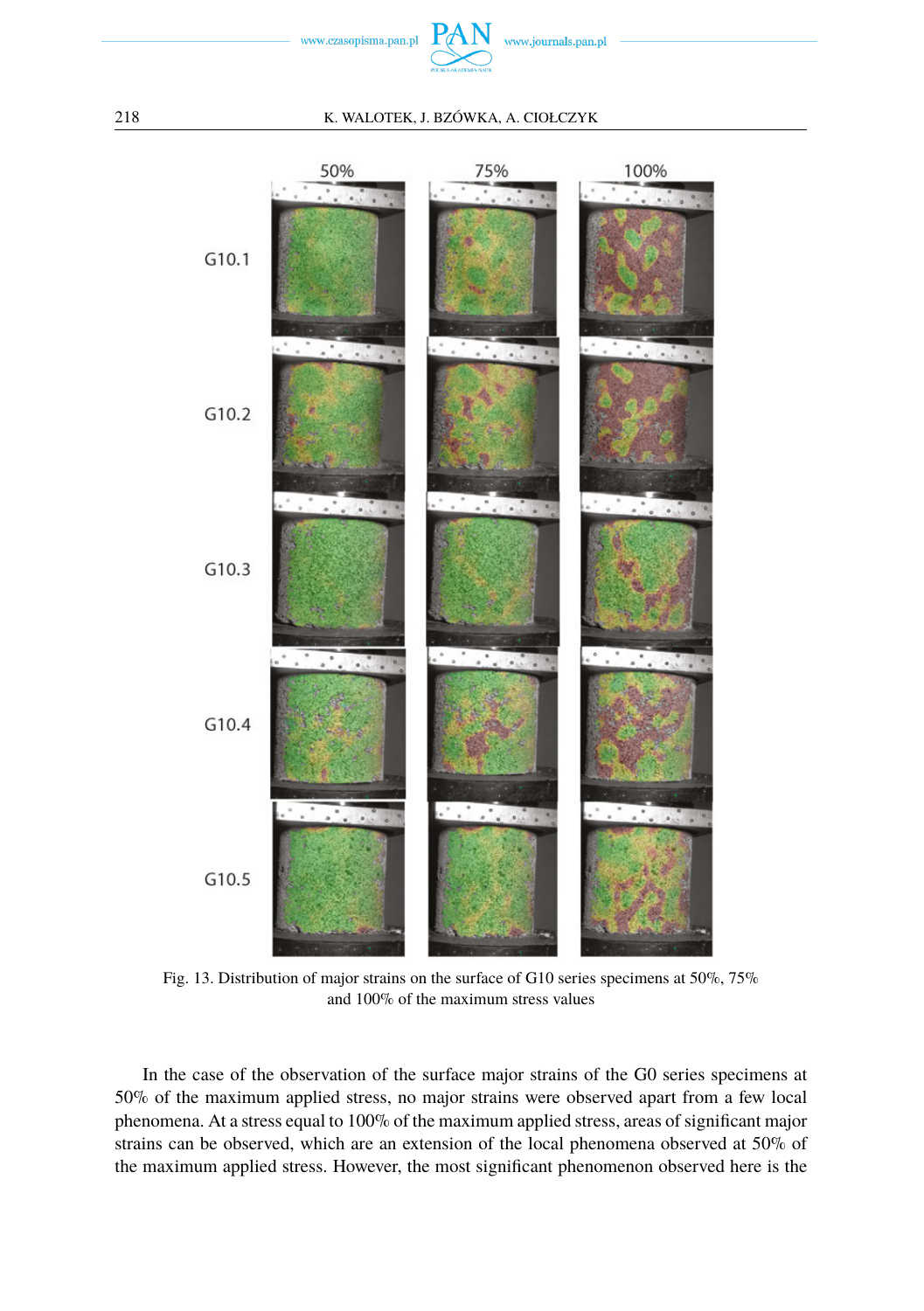

| Sample           | $~1.50\%$              |                     | $~1.75\%$              |                     | $100\%$                |                                     |
|------------------|------------------------|---------------------|------------------------|---------------------|------------------------|-------------------------------------|
|                  | <b>Stress</b><br>[MPa] | Deformation<br>[mm] | <b>Stress</b><br>[MPa] | Deformation<br>[mm] | <b>Stress</b><br>[MPa] | Deformation<br>$\lceil$ mm $\rceil$ |
| G <sub>0.1</sub> | 1.92                   | 0.611               | 2.69                   | 0.832               | 3.67                   | 1.322                               |
| G <sub>0.2</sub> | 1.30                   | 0.461               | 1.90                   | 0.715               | 2.49                   | 1.198                               |
| G <sub>0.3</sub> | 1.67                   | 0.622               | 2.58                   | 0.835               | 3.27                   | 1.168                               |
| G <sub>0.4</sub> | 1.79                   | 0.672               | 2.58                   | 0.920               | 3.39                   | 1.321                               |
| G <sub>0.5</sub> | 1.65                   | 0.516               | 2.45                   | 0.782               | 3.21                   | 1.501                               |
| $G0_{av}$        | 1.67                   | 0.576               | 2.44                   | 0.817               | 3.21                   | 1.302                               |

Table 2. Stress and deformation values for individual specimens of the G0 series from Aramis 3D system

Table 3. Stress and deformation values for individual specimens of the G10 series from Aramis 3D system

|                   | $~1.50\%$     |             | $~1.75\%$     |                      | 100%          |             |
|-------------------|---------------|-------------|---------------|----------------------|---------------|-------------|
| Sample            | <b>Stress</b> | Deformation | <b>Stress</b> | Deformation          | <b>Stress</b> | Deformation |
|                   | [MPa]         | [mm]        | [MPa]         | $\lceil$ mm $\rceil$ | [MPa]         | [mm]        |
| G10.1             | 1.28          | 0.712       | 1.84          | 0.991                | 2.43          | 1.781       |
| G <sub>10.2</sub> | 1.03          | 0.629       | 1.49          | 0.867                | 2.00          | 1.793       |
| G103              | 1.00          | 0.595       | 1.55          | 0.866                | 2.06          | 1.483       |
| G10.4             | 0.98          | 0.705       | 1.46          | 1.043                | 1.96          | 1.803       |
| G <sub>10.5</sub> | 0.94          | 0.568       | 1.41          | 0.820                | 1.88          | 1.411       |
| $G10_{av}$        | 1.05          | 0.642       | 1.55          | 0.917                | 2.07          | 1.654       |

non-uniform distribution of major strains across the surface of the specimen. This is because in this case there are only accumulations of areas of very high major strains, i.e. areas where cracks are formed that cause the specimen to fail and areas where the specimen is not deformed at all or only very slightly.

When observing the major strains of the surfaces of the G10 series specimens at a load equal to 50% of the maximum stress values, we do not observe any major strains apart from a few local phenomena, similar to the G0 series. At a load equal to 100% of the set stress values, we can observe areas of significant major strains. However, unlike the G0 series specimens, in this case we are dealing with larger areas of large major strains, which are more uniformly distributed over the surface of the specimen.

Figure [14](#page-13-0) shows the course of the lateral strain – deformation relationship. The lateral strains were measured using virtual strain gauges, introduced in the Aramis 3D system software, placed at the mid-height of the specimen.

In the case of specimens of the G0 series, failure (maximum deformation of 1.37 mm) occurred at values of lateral strains reaching approximately 0.9%. In the case of G10 series specimens, failure (reaching the maximum deformation of 1.86 mm) occurred at lateral strains of approximately 1.7%. This represents an increase in maximum lateral strain measured at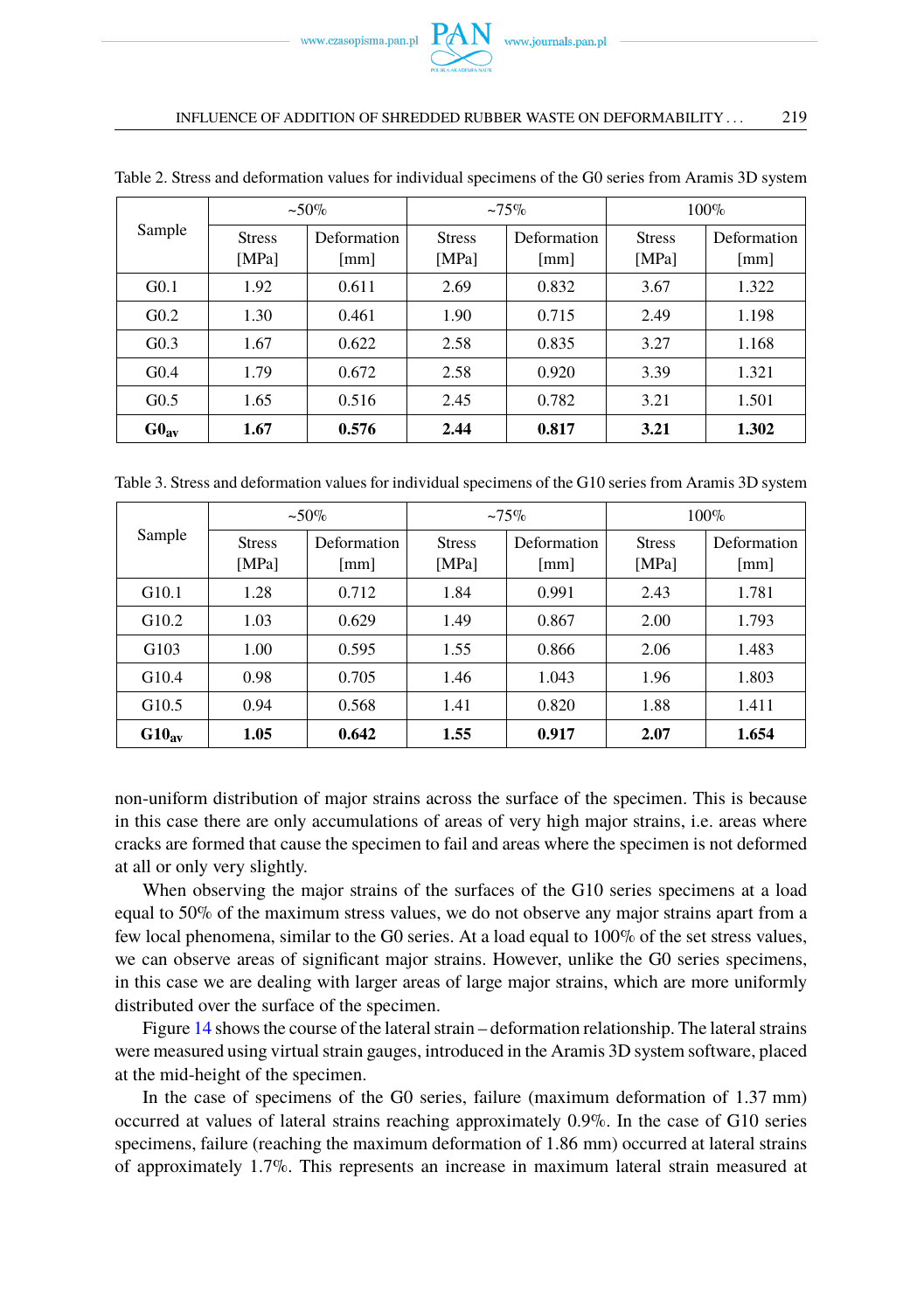

<span id="page-13-0"></span>

Fig. 14. Lateral strain – deformation relations for specimens of G0 and G10 series

failure of 88% compared to specimens of the G0 series. This may indicate the greater importance of local accumulation of major strains in the case of G0 series specimens, for which the increase in major strains over a limited area led to scratching of the specimen, resulting in failure at lower values of deformation and lateral strains. For G10 series specimens, major strains propagated across the surface of the specimen, resulting in higher values of lateral strains and, consequently, higher maximum specimen deformations.

This phenomenon is indicative of the effect of the addition of rubber waste on increasing the uniformity of stress distribution in the specimen, so that as deformation increases, an increasing area of the specimen is drawn into cooperation. This can also be explained by the change in failure mechanics of the specimens with the addition of rubber waste. The G0 series specimens failed as a quasi-brittle fracture because the resulting deformations were cumulative over a very narrow area leading to crack formation that significantly reduced the strength of the material. In the case of the G10 series specimens, the resulting deformations propagated over a much larger area, resulting in a much later crack formation causing a significant reduction in the strength of the material.

# **5. Summary**

Based on the above results, the following conclusions can be drawn:

- $-$  the 10% addition of shredded rubber changes the damage mechanics of the sample into quasi-brittle fracture by adding the material flow zone,
- the addition of shredded rubber reduces the compressive strength, however, it is so small (from 3.21 to 2.11 MPa) that both mixtures still fall within the same strength class  $C_{1.5/2.0}$ ,
- the 10% addition of shredded rubber reduces the compressive strength of the material but increases the range of its maximum deformation by approx. 35%,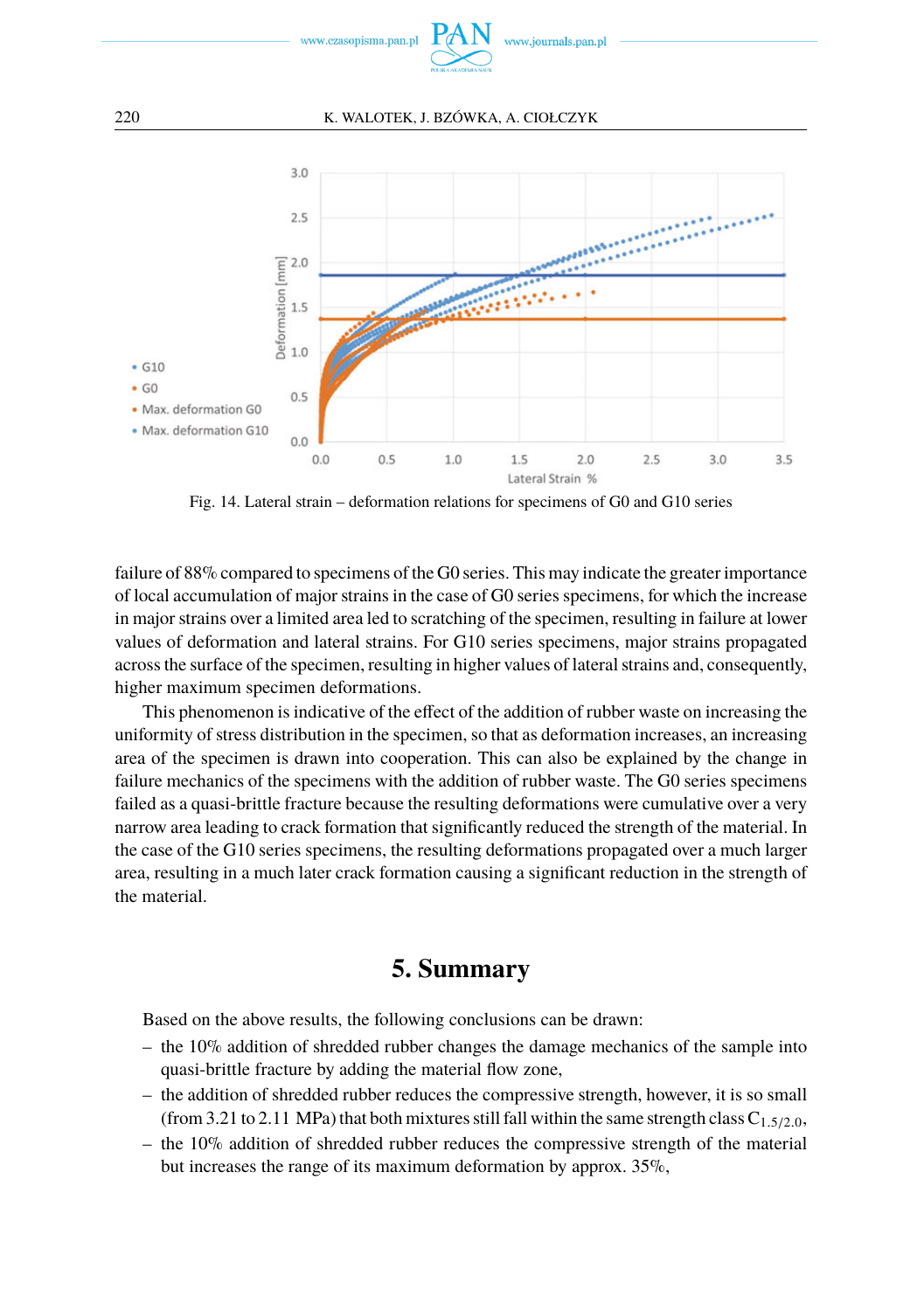www.czasopisma.pan.pl  $P_d$ 

- the use of shredded rubber extends the range of deformation in which the samples maintain at least 90% of the maximum stresses without damage from 0.6 to 1.0 mm. In the case of road surfaces, this means at least several years of extending the durability of the surface,
- the addition of shredded rubber affects the uniformity of deformations distribution on the sample surface. With the addition of rubber dust, deformations appearing on the surface of the sample can propagate over its surface. Thus, delaying the formation of scratches leads to the sample destruction.

### **References**

- <span id="page-14-0"></span>[1] H. Bukowski and W. Fabrycka, "Closed loop construction in practice", Polish Circular Hotspot, Institute for Innovation and Responsible Development, Warsaw, Poland, 2019.
- <span id="page-14-1"></span>[2] Communication from the Commission to the European Parliament, "The Council, The European Economic and Social Committee and the Committee of the Regions", Closing the loop – An EU roadmap for a circular economy, COM(2015) 614 final, Brussels, 02.12.2015.
- <span id="page-14-2"></span>[3] D. Sybilski and C. Kraszewski, "Evaluation and testing of selected industrial waste for use in road structures", IBDiM, Warsaw, 2014.
- [4] K. Skarżyńska, "Post-coal waste and its use in civil engineering", Publisher of Agriculture Academy, Cracow, 1997.
- [5] Ł. Gawor, "Coal mining waste dumps as secondary deposits examples from the Upper Silesian coal basin and the Lublin coal basin", Geology, Geophysics and Environment, vol. 40, no. 3, pp. 285–289, 2014, DOI: [10.7494/geol.2014.40.3.285.](https://doi.org/10.7494/geol.2014.40.3.285)
- [6] J. Woodrow Halstead et al., "Final report: Potential for utilizing industrial wastes and by-products in construction of transportation facilities in Virginia", Virginia Highway and Transportation Research Council in Cooperation with the U.S. Department of Transportation Federal Highway Administration, Charlottesville, Virginia, VHTRC 80-R15, October 1979.
- [7] J. Pieczyrak, "Characteristics and engineering usage of waste from coal mining", ACEE Architecture, Civil Engineering, Environment, the Silesian University of Technology, vol. 1, pp. 77–84, 2010.
- [8] B. Kawalec, "Mining Waste as a Building Soil", Przegląd Budowlany, vol. 11, pp. 594–601, 1974.
- [9] J. Pieczyrak, "Rheological Properties of Burned Mining Waste", Ph.D. Thesis, Silesian University of Technology, Gliwice 1976.
- [10] M.K. Blajer et al., "The preliminary research of the physico-mechanical properties of aggregates based on the colliery shale, supplemented by fly ash", Archives of Mining Sciences, vol. 64, no. 1, pp. 21–34, 2019, DOI: [10.24425/ams.2018.124992.](https://doi.org/10.24425/ams.2018.124992)
- [11] J. Szczepańska-Plewa, S. Stefaniak, and I. Twardowska, "Coal mining waste management and its impact on the groundwater chemical status exemplified in the Upper Silesia coal basin (Poland)", Biuletyn Państwowego Instytutu Geologicznego, vol. 441, pp. 157–166, 2019.
- [12] L. Haibin and L. Zhenling, "Recycling utilization of coal mining waste in China, Resources Conservation and Recycling", vol. 54, pp. 1331–1340, 2019, DOI: [10.1016/j.resconrec.2010.05.005.](https://doi.org/10.1016/j.resconrec.2010.05.005)
- [13] K. Galos and J. Szlugaj, "Management of hard coal mining and processing wastes in Poland", Mineral Resources Management, vol. 30, no. 4, pp. 51–64, 2014, DOI: [10.2478/gospo-2014-0039.](https://doi.org/10.2478/gospo-2014-0039)
- <span id="page-14-3"></span>[14] M. Kopacz, "Evaluation of the waste rock management costs as a function of the level of coal yield on the example of the coal mine", Mineral Resources Management, vol. 31, no. 3, pp. 121–144, 2015.
- <span id="page-14-4"></span>[15] K. Walotek, "Influence analysis of application of recycled tyre rubber-fly ash-cement binders for stabilization of coal mining slate", in Monograph: Current issues in Construction. PhD students research, eds. K. Knapik-Jajkiewicz and K. Gromysz, Publisher of the Silesian University of Technology, Gliwice, pp. 351–360, 2018.
- [16] A. Ciołczyk and K. Walotek, "The influence of the use of recycled tyre rubber on the physical and mechanical parameters of waste mixtures with the hydraulic binder. Reinforcement, sealing and anchoring of rock massif and building structures 2019", The Proceedings of the 24th International Seminar, Vysoka Skola Banska-Technicka Univerzita Ostrava, pp. 8–15, 2019.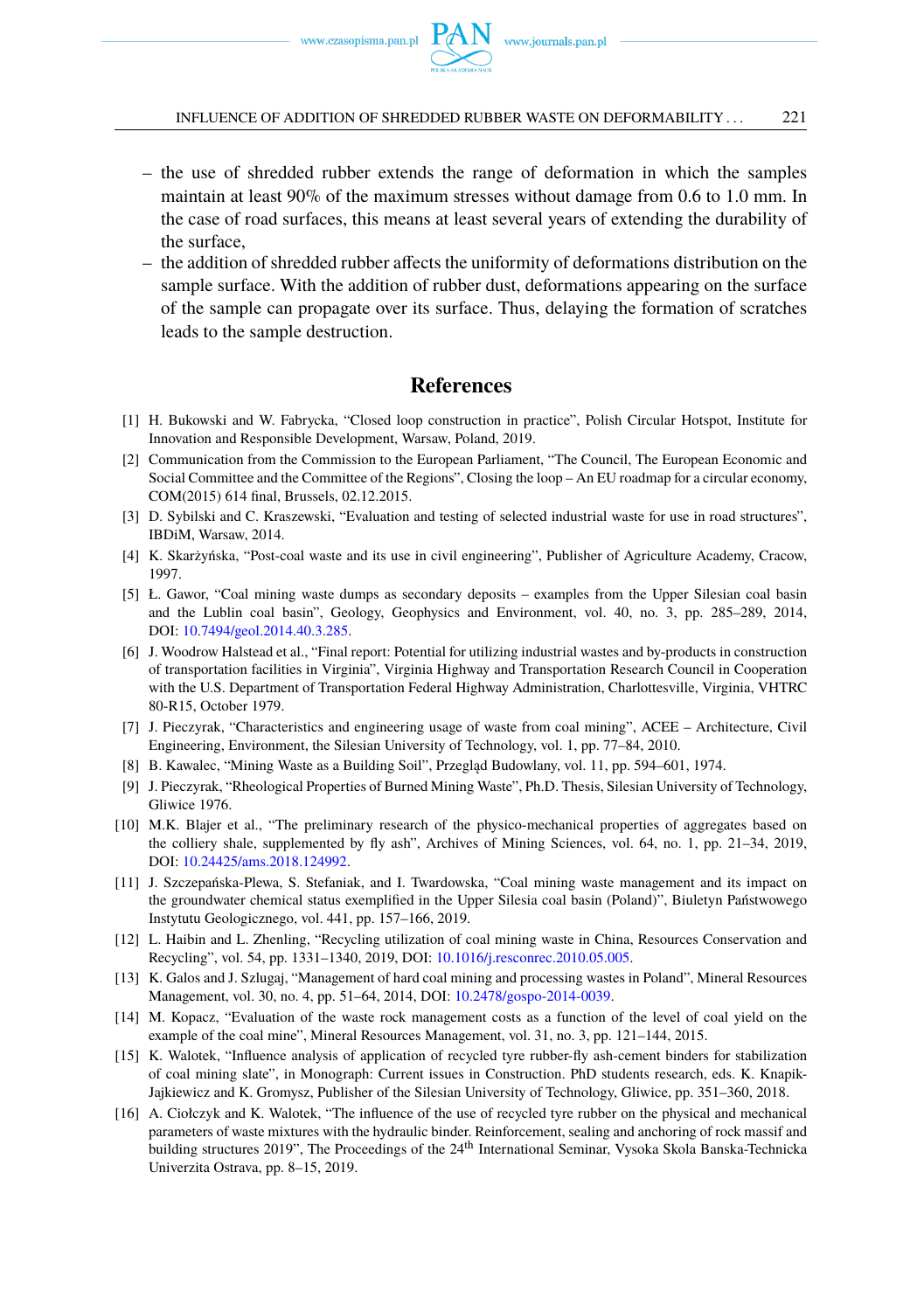www.czasopisma.pan.pl

#### 222 K. WALOTEK, J. BZÓWKA, A. CIOŁCZYK

- [17] K. Walotek, "Influence analysis of application of recycled tyre rubber on results of cyclic loading tests made on mixtures with hydraulic binders", in Monograph: Current issues in Civil Engineering. PhD students research, eds. K. Knapik-Jajkiewicz & K. Gromysz, Publisher of the Silesian University of Technology, Gliwice, pp. 397–404, 2019.
- [18] A. Ciołczyk and K. Walotek, "Laboratory tests of waste mixtures consisting recycled tyre rubber and coal-mining wastes", Trans. VSB – Tech. Univ. Ostrava, Civil Engineering Series, vol. 19, no. 1, pp. 49–54, 2019.
- <span id="page-15-0"></span>[19] K. Walotek, "Laboratory tests of bound mixtures containing recycled tyre rubber – research review", in Monograph: Contemporary Issues of Civil Engineering. PhD students research, eds. I. Pokorska-Silva and K. Gromysz, Publisher of the Silesian University of Technology, Gliwice, pp. 149–156, 2020.
- <span id="page-15-1"></span>[20] P. Bajurko and P. Dobrzański, "Experimental verification of numerical calculations with the use of Digital Image Correlation", Transactions of the Institute of Aviation, Warsaw, vol. 2, no. 251, pp. 7–21, 2018, DOI: [10.2478/tar-](https://doi.org/10.2478/tar-2018-0011)[2018-0011.](https://doi.org/10.2478/tar-2018-0011)
- <span id="page-15-2"></span>[21] B. Turoń et al., "DIC in validation of boundary conditions of numerical model of reinforced concrete beams under torsion", Archives of Civil Engineering, vol. 84, no. 4, 2018, DOI: [10.2478/acc-2018-0061.](https://doi.org/10.2478/acc-2018-0061)
- <span id="page-15-3"></span>[22] H.C. Biscaia, N. Franco, and C. Chastre, "Development of a simple bond-slip model for joints monitored with the DIC technique", Archives of Civil Engineering, vol. 14, no. 1, pp. 1535–1546, 2018, [https://www.elsevier.com/locate/acme,](https://www.elsevier.com/locate/acme) DOI: [10.1016/j.acme.2018.06.009.](https://doi.org/10.1016/j.acme.2018.06.009)
- <span id="page-15-4"></span>[23] G. Kokot et al., "Digital Image Correlation and nanoindentation in evaluation of material parameters of cancellous bone microstructure", Archives of Materials Science and Engineering, vol. 83, no. 1, pp. 10–16, 2017.
- <span id="page-15-5"></span>[24] D. Lo Presti, "Recycled tyre rubber modified bitumens for road asphalt mixtures: a literature review", Construction and Building Materials, vol. 49, p. 863–881, 2013, DOI: [10.1016/j.conbuildmat.2013.09.007.](https://doi.org/10.1016/j.conbuildmat.2013.09.007)
- [25] G. Venkatappa Rao and R.K. Dutta, "Utilization of shredded tyres in highway engineering", Conference paper, pp. 169–180, 2001.
- [26] N. Oikonomou and S. Mavridou, "The use of waste tyre rubber in civil engineering works, Chapter: Sustainability of construction materials", 2009.
- [27] T.B. Edil and P.J. Bosscher, "Engineering properties of tire chips and soil mixtures", Geotechnical Testing Journal, vol. 17, no. 4, pp. 453–464, 1994.
- [28] T.B. Edil, "A review of mechanical and chemical properties of shredded tires and soil mixtures", in Geotechnical Special Publication, no. 127, eds. A.H. Aydilek and J. Wartman, Recycled Materials in Geotechnics, ASCE, Reston, VA, USA, pp. 1–21, 2004.
- [29] J.L. Jr. Fernandes et al., "Laboratory evaluation of dense asphalt mixtures modified with addition of rubber", in the 3rd International Conference on Bituminous Mixtures and Pavements, J&A Publishers, Thessaloniki, Greece, 2002.
- [30] E.A. Hunt, "Crumb rubber modified asphalt concrete in Oregon", Oregon Department of Transportation, OR, USA, 2002.
- [31] H.A. Khalid and I. Artamendi, "Exploratory study to evaluate the properties of rubberized asphalt modified using the wet and dry processes", in the 3rd International Conference on Bituminous Mixtures and Pavements, J&A Publishers, Thessaloniki, Greece, pp. 15–25, 2002.
- [32] A.R. Khaloo, M. Dehestani, and P. Rahmatabadi, "Mechanical properties of concrete containing a high volume of tire-rubber particles", Waste Management, available online 26 March 2008.
- [33] Z.K. Khatib and F.M. Bayomy, "Rubberized Portland cement concrete", ASCE Journal of Materials in Civil Engineering, vol. 11, no. 3, pp. 206–213, 1999.
- [34] G. Li et al., "Development of waste tire modified concrete", Cement and Concrete Research, vol. 34, pp. 2283– 2289, 2004.
- <span id="page-15-6"></span>[35] C.E. Pierce and R.J. Williams, "Scrap tire rubber modified concrete: Past, present and future", Proc. of the International Conference Organized by the Concrete and Masonry Research Group, Kingston University-London, eds. M.C. Limbachiya and J.J. Roberts, Sustainable Waste Management and Recycling: Used-Post-Consumer Tyres, Thomas Telford, pp. 1–16, 2004.
- <span id="page-15-7"></span>[36] PN-S-96012:1997, Roads – the base and the improved substrate made of soil stabilized with cement, Polish Committee for Standardization.